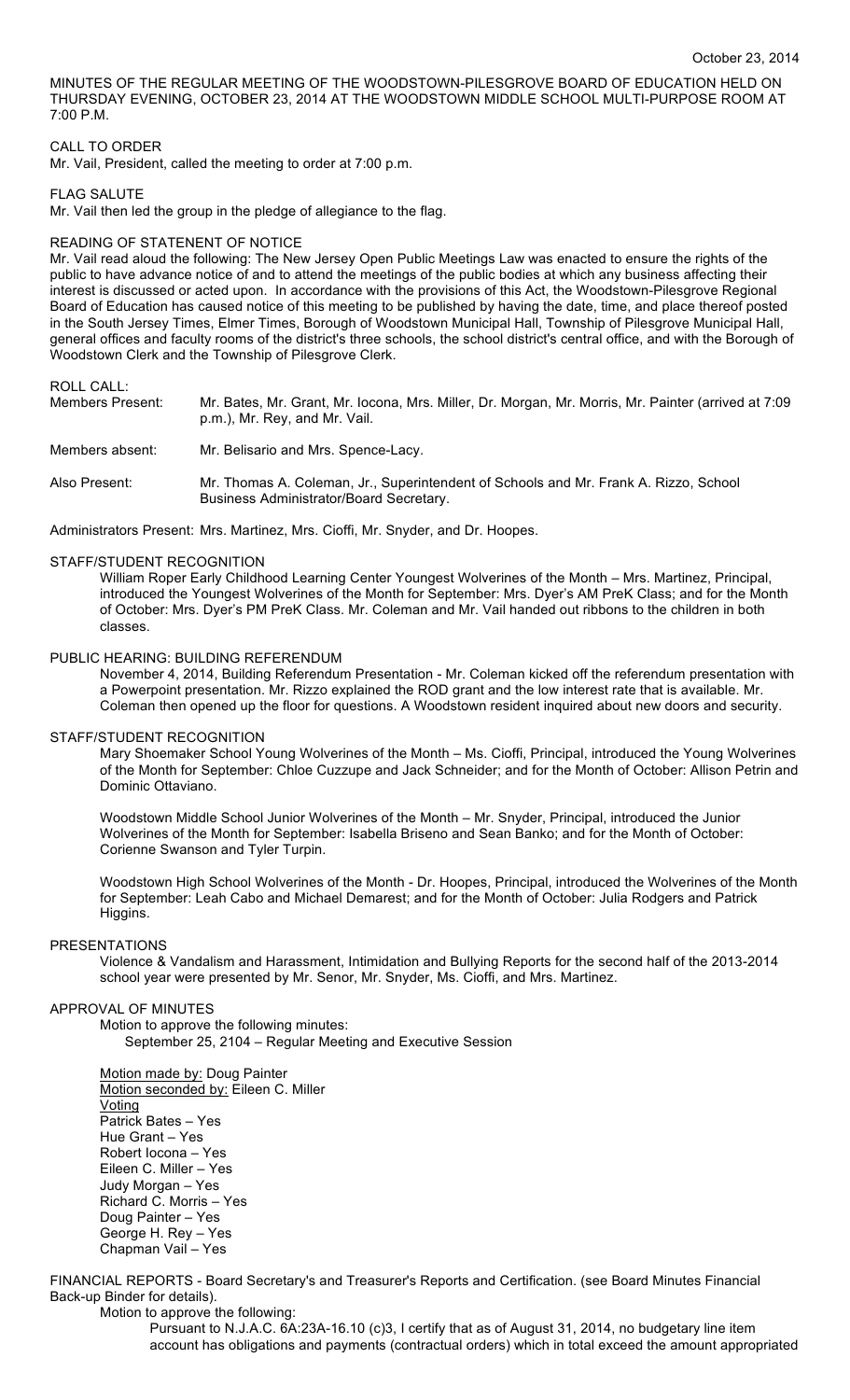by the Woodstown-Pilesgrove Regional Board of Education pursuant to N.J.S.A. 18A:22-8.1 and N.J.S.A. 18A:22-8.2 and no budgetary line item account has been over-expended in violation of N.J.A.C. 6:23- 16.10 (a)1.

\_\_\_\_\_\_\_\_\_\_\_\_\_\_\_\_\_\_\_\_\_\_\_\_\_\_\_\_\_ \_\_\_\_\_\_\_\_\_\_\_\_\_\_\_\_\_\_\_\_\_\_\_\_

Board Secretary **Date** 

The August 31, 2014, preliminary Report of the Treasurer of School Funds for the 2014-2015 school year is in agreement with the August 31, 2014, preliminary Report of the Board Secretary, pending audit.

Pursuant to N.J.A.C. 6A:23A-16.10(c)4, that the Woodstown-Pilesgrove Regional Board of Education certifies that as of October 23, 2014, and after review of the Secretary's Monthly Financial Report and the Treasurer's Monthly Financial Report and upon consultation with the appropriate district officials, to the best of the Board's knowledge, no major account or fund has been over-expended in violation of N.J.A.C. 6A:23A-16.10(a)1 and that sufficient funds are available to meet the district's financial obligations for the remainder of the fiscal year.

Motion made by: Doug Painter Motion seconded by: Eileen C. Miller **Voting** Patrick Bates – Yes Hue Grant – Yes Robert Iocona – Yes Eileen C. Miller – Yes Judy Morgan – Yes Richard C. Morris – Yes Doug Painter – Yes George H. Rey – Yes Chapman Vail – Yes

### Bill List.

Motion to approve EFT's for August 2014, additional hand check payments for August 2014, and payment list for the month of October 2014.

Motion made by: Eileen C. Miller Motion seconded by: Robert Iocona Voting Patrick Bates – Abstained Hue Grant – Yes Robert Iocona – Yes Eileen C. Miller – Yes Judy Morgan – Yes Richard C. Morris – Yes Doug Painter – Abstained George H. Rey – Yes Chapman Vail – Yes

## Voided Checks.

Motion to approve voiding the following checks (voting not applicable to Alloway sending district representative): Check #57475 dated 9/25/14, payable to Abilities Solution in the amount of \$4,200.00 issued under P.O. #555-15. This was an extended school year placement of an Upper Pittsgrove student. Upper Pittsgrove is responsible for payment. Check will not be reissued.

Motion made by: Doug Painter Motion seconded by: Eileen C. Miller Voting Patrick Bates – Yes Hue Grant – Yes Robert Iocona – Yes Eileen C. Miller – Yes Judy Morgan – Yes Doug Painter – Yes George H. Rey – Yes Chapman Vail – Yes

## Transfers.

Motion to approve the transfer of funds as previously approved by the Superintendent pursuant to 18A:22-8.1 for the month of August 2014 (voting not applicable to sending district representatives).

Motion made by: Eileen C. Miller Motion seconded by: George H. Rey Voting Patrick Bates – Yes Hue Grant – Yes Robert Iocona – Yes Eileen C. Miller – Yes Judy Morgan – Yes Doug Painter – Yes George H. Rey – Yes Chapman Vail – Yes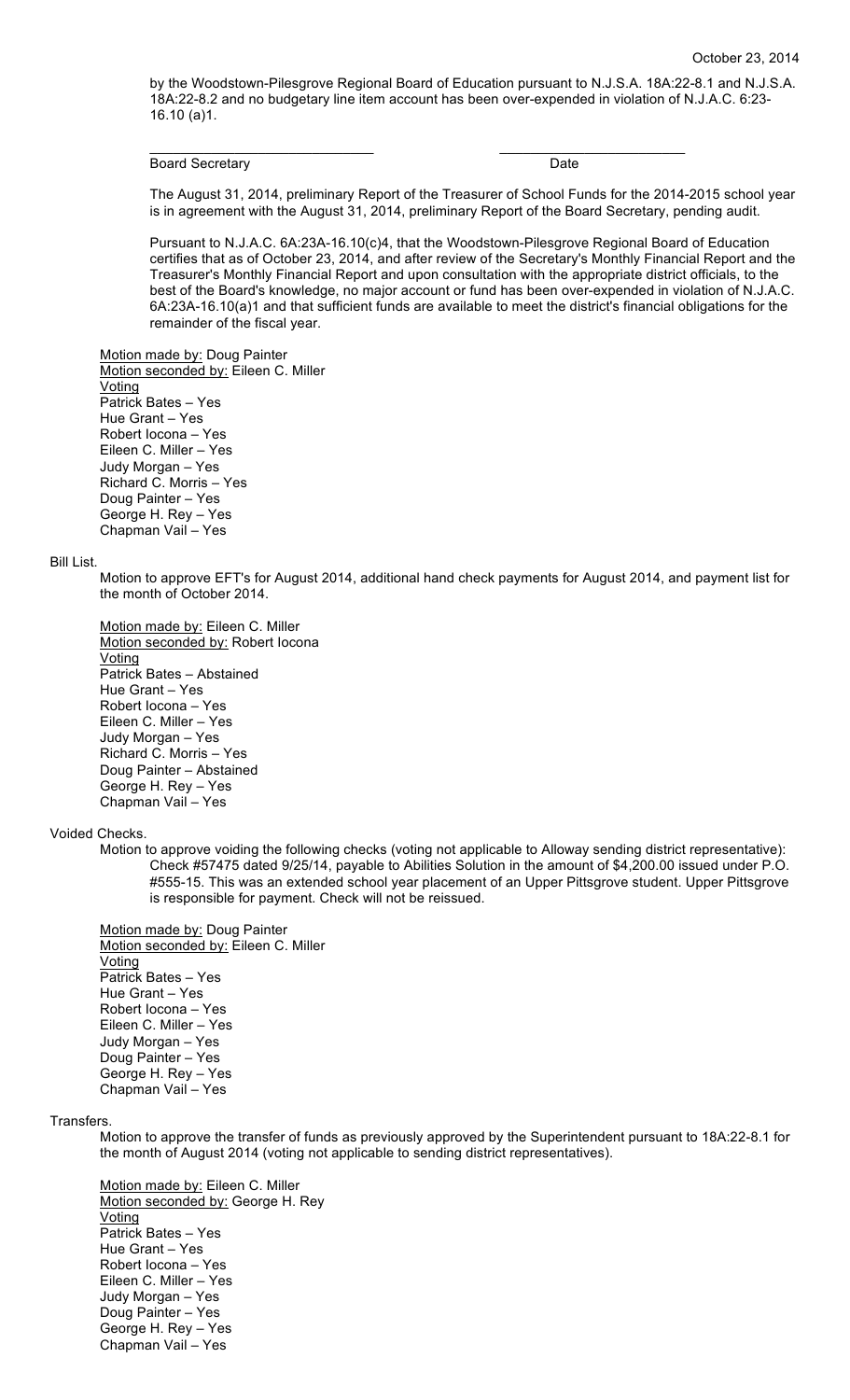Additional Financial Reports.

Motion to accept the following reports (voting not applicable to sending district representatives):

- Student Activities Account and Athletic Account for the month of September 2014.
	- Scholarships for the month of September 2014.
	- Odyssey of the Mind for the months of July and September 2014.
	- Cafeteria report for the months of July and August 2014.
	- Woodstown Community School report for the month of September 2014.

Motion made by: Doug Painter Motion seconded by: Eileen C. Miller Voting Patrick Bates – Yes Hue Grant – Yes Robert Iocona – Yes Eileen C. Miller – Yes Judy Morgan – Yes Doug Painter – Yes George H. Rey – Yes Chapman Vail – Yes

# AUDIENCE PARTICIPATION - None

EDUCATIONAL PROGRAMS COMMITTEE REPORT AND RECOMMENDATIONS -- Mrs. Eileen Miller, Chairperson Motion to approve the following High School item:

High School field trips as follows:

11/04/14 to Carson's Inlet, Ocean City, NJ; Oceanography; S. Ordog.

11/05 to 11/07/14 to Caesars, Atlantic City, NJ; Chorus; K. Gunther.

12/04/14 to Creekside Inn, Woodstown; Big Brothers/Big Sisters; K. Nelson.

12/05/14 to Quaker Meeting House, Woodstown; Band; J. Ludlam.

12/10/14 to Junior Achievement Financial Park, Wilmington, DE; Financial Literacy; C. Levitsky.

12/13/14 to Rutgers, New Brunswick, NJ; FFA; S. Cobb.

12/17/14 to Salem County Vocational-Technical School, Woodstown; Communications; M. Hartman. 10/24/14 to Salem County Court House; Communications; P. Kranz.

Motion made by: Eileen C. Miller Motion seconded by: Patrick Bates **Voting** Patrick Bates – Yes Hue Grant – Yes Robert Iocona – Yes Eileen C. Miller – Yes Judy Morgan – Yes Richard C. Morris – Yes Doug Painter – Yes George H. Rey – Yes Chapman Vail – Yes

Motion to approve the following High School item (voting not applicable to Alloway Township representative): Enrollment of student (NJSmart #8770641956) into Twilight Program effective September 29, 2014, through June 30, 2015.

Motion made by: Eileen C. Miller Motion seconded by: Patrick Bates **Voting** Patrick Bates – Yes Hue Grant – Yes Robert Iocona – Yes Eileen C. Miller – Yes Judy Morgan – Yes Doug Painter – Yes George H. Rey – Yes Chapman Vail – Yes

Motion to approve the following District, High School, Middle School, Shoemaker School, and Early Childhood Learning Center items (voting not applicable to sending district representatives):

Enrollment of student (Local ID #12061/NJSMART #1563357133) into the Twilight Program effective September 29, 2014, through June 30, 2015.

Establishment of new High School club entitled "Physics Club" for the 2014-2015 school year.

Home instruction approval for High School student: Local ID #163214/NJSMART #7849570151 -- administrative request.

Middle School field trips as follows:

11/19/14 to State House, Trenton; Student Council; K. Nelson.

12/04/14 to Town & Country Creekside, Woodstown; Big Brothers/Big Sisters; K. Nelson.

12/08/14 to Christiana Mall, Christiana, DE; MD Class; A. Sheridan.

12/17/14 to Salem County Vocational-Technical School; Academy Showcase; K. Nelson.

12/19/14 to Woodstown Presbyterian Church; Choir; P. Gorman.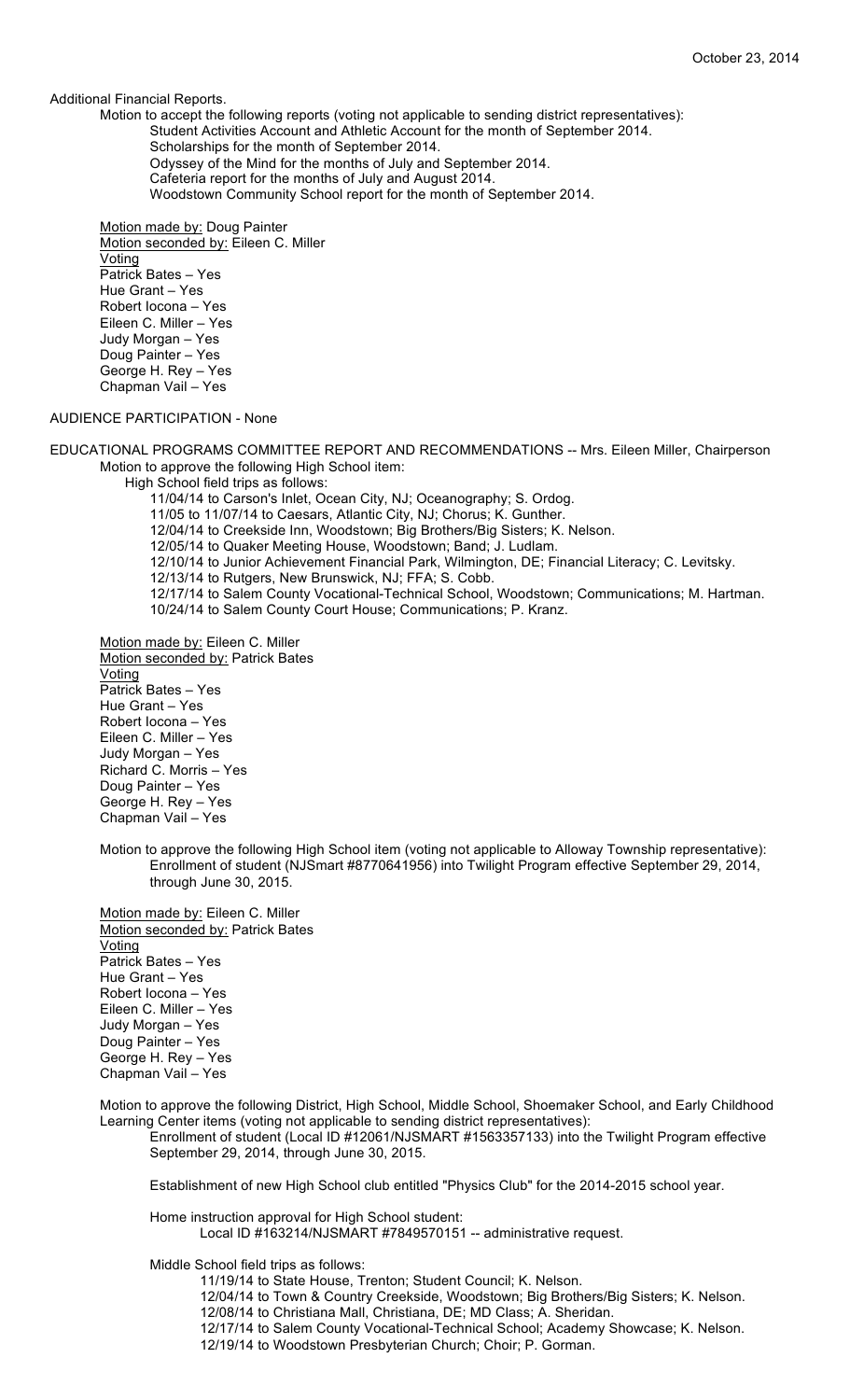01/13/15 to Salem Middle School, Salem; Academic League; K. Nelson. 01/15/15 to Salem County Vocational-Technical School; 8th Grade Students; K. Nelson. 02/24/15 to Elsinboro Middle School, Elsinboro; Academic League; K. Nelson. 04/21/15 to Pennsville Middle School, Pennsville; Academic League; K. Nelson.

Shoemaker School field trips as follows:

03/20/15 to Academy of Natural Sciences, Philadelphia, PA; Grade 2; C. Carpenter. 05/29/15 to Adventure Aquarium, Camden; Grade 1; S. Cundey.

Approval of the Harassment, Intimidation and Bullying report dated September 2014. (NOTE: This report was acknowledged at the September meeting and must now be approved.)

Acknowledgement of receipt of the Harassment, Intimidation and Bullying Report dated October 2014, and to provide notification letters as required to the parents/guardians advising that this information has been provided to the Board of Education.

District Report of Violence and Vandalism and District HIB Summary Report for Reporting Period 2 of the 2013-2014 school year.

Motion made by: Eileen C. Miller Motion seconded by: Judy Morgan Voting Patrick Bates – Yes Hue Grant – Yes Robert Iocona – Yes Eileen C. Miller – Yes Judy Morgan – Yes Doug Painter – Yes George H. Rey – Yes Chapman Vail – Yes

POLICY COMMITTEE REPORT AND RECOMMENDATIONS -- Mr. Hue Grant, Chairperson.

Motion to approve the following policies for first reading (voting not applicable to sending district representatives): Policy #3542.1 -- Local Wellness/Nutrition. (Revised)

Policy #5120 -- Assessment of Individual Needs. (Revised) Policy #6142.4 -- Physical Education and Health. (Revised) Policy #6146 -- Graduation Requirements. (Revised) Motion made by: Hue Grant Motion seconded by: Patrick Bates Voting Patrick Bates – Yes Hue Grant – Yes Robert Iocona – Yes Eileen C. Miller – Yes Judy Morgan – Yes

Doug Painter – Yes George H. Rey – Yes Chapman Vail – Yes

Motion to adopt the following policy on second reading (voting not applicable to sending district representatives): Policy #5126 – Awards for Achievement. (Revised)

Motion made by: Hue Grant Motion seconded by: Patrick Bates Voting Patrick Bates – Yes Hue Grant – Yes Robert Iocona – Yes Eileen C. Miller – Yes Judy Morgan – Yes Doug Painter – Yes George H. Rey – Yes Chapman Vail – Yes

Motion to adopt the following regulation (voting not applicable to sending district representatives): Regulation #5126 – Honoring Student Achievement. (Revised)

Motion made by: Hue Grant Motion seconded by: Robert Iocona **Voting** Patrick Bates – Yes Hue Grant – Yes Robert Iocona – Yes Eileen C. Miller – Yes Judy Morgan – Yes Doug Painter – Yes George H. Rey – Yes Chapman Vail – Yes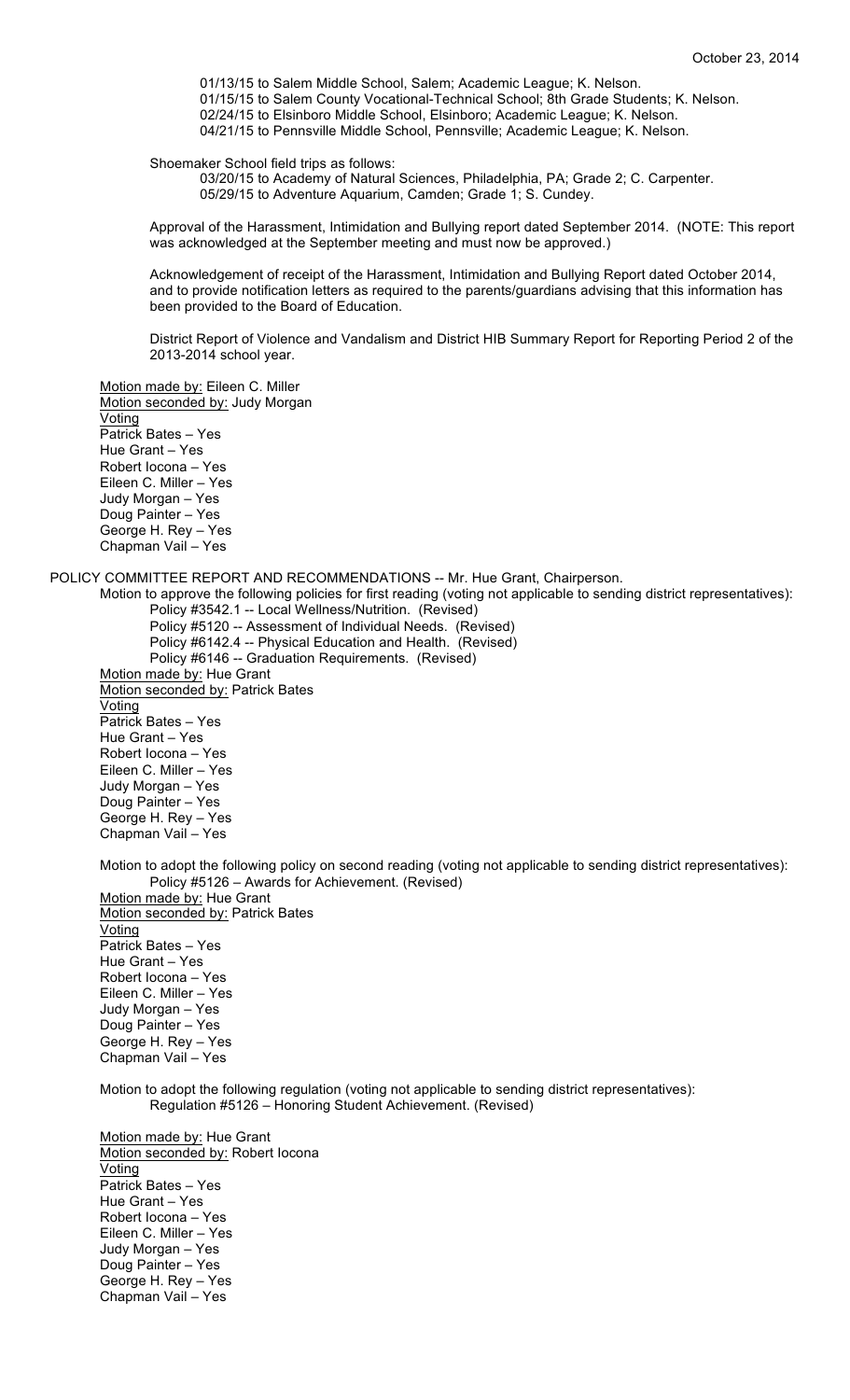PERSONNEL COMMITTEE REPORT AND RECOMMENDATIONS -- Mrs. Valerie Spence-Lacy, Chairperson Motion to approve the following District, High School, Middle School, Shoemaker School, and Early Childhood Learning Center items as recommended by the Superintendent (voting not applicable to sending district representatives):

Volunteers for the 2014-2015 school year for the High School, Middle School, Shoemaker School, and Early Childhood Learning Center. (see page \_\_\_)

Acceptance of resignation of Joseph O'Brien as Assistant Winter Track Coach for the 2014-2015 school year.

Acceptance of resignation of Virginia Willard, Mary S. Shoemaker School Lunchroom Aide, effective October 16, 2014. (see page \_

Acceptance of resignation of Laurie Miles as Middle School Gifted & Talented Odyssey of the Mind Club Advisor, and appointment of Kristine Knorr to same for the 2014-2015 school year. (see page \_\_)

Appointment of staff to Middle School extra support positions for the 2014-2015 school year. (see page  $\qquad)$ 

Extension of medical leave of absence of Katheen Biel, Middle School Teacher, through January 1, 2015, and extension of appointment of Samantha Scarfo as Long-Term Substitute Teacher through December 23, 2014.

Compensation to Peter Mazzagatti in the amount of \$80.00 per day to serve as the building administrator of Woodstown Middle School during Mr. Snyder's absence on September 22 to 25, 2014.

Appointment of Digital Literacy Coaches for the 2014-2015 school year at the stipends approved by the Board at the September 25, 2014, meeting. (see page \_\_\_)

Appointment of Allison Pessolano as Host Site Academy Liaison for the 2014-2015 school year.

Establishment of administrative salaries for the 2014-2015 school year in accordance with the Memorandum of Agreement with the Woodstown-Pilesgrove Administrators Association which was approved at the September 25, 2014, Board meeting. (see page \_\_\_)

Approval of additional 2014-2015 mentors. (see page \_\_\_)

Appointment of Gary Lowden as the Middle School Chess Club Advisor for the 2014-2015 school year, a position for which there is no stipend.

Addition of the following to the district substitute list effective October 24, 2014:

Nesandra Oswald -- clerical substitute. (NOTE: Ms. Oswald is already on the approved district list as a substitute teacher and has requested to be added to this additional category.)

Request of Jeffrey Allen, Middle School Science Teacher, to utilize the Federal Family Leave Act effective November 1, 2014, for up to the full 12 weeks permitted under the act.

Motion made by: George H. Rey Motion seconded by: Eileen C. Miller Voting Patrick Bates – Yes Hue Grant – Yes Robert Iocona – Abstained Eileen C. Miller – Yes Judy Morgan – Yes Doug Painter – Yes George H. Rey – Yes Chapman Vail – Yes

Motion to approve the following District and High School items as recommended by the Superintendent: Appointments of Marybeth Foyle, Jennifer Sorbello, and Meghan Taylor as High School morning duty substitutes for the 2014-2015 school year.

Addition of the following to the district substitute list effective October 24, 2014: Pamela Casella -- substitute teacher and substitute paraprofessional. Shaun Stamm -- substitute teacher and substitute paraprofessional. Daniel Schiavo - substitute teacher and substitute paraprofessional. Kerry Thomsen -- substitute teacher. (NOTE: Ms. Thomsen is employed as a Lunchroom Aide at the Shoemaker School, but this appointment will allow her to serve as a substitute if and when needed during her "off" hours.) Nesandra Oswald -- substitute paraprofessional. (NOTE: Ms. Oswald is already on the approved district list as a substitute teacher and has requested to be added to this additional category.) Maria Payer -- substitute paraprofessional. (NOTE: Ms. Payer is already on the approved district substitute list as a substitute teacher and has requested to be added to this additional category.)

Appointment of Michael Wichart as advisor for the newly formed "Physics Club" for the 2014-2015 school year, a position for which there is no stipend.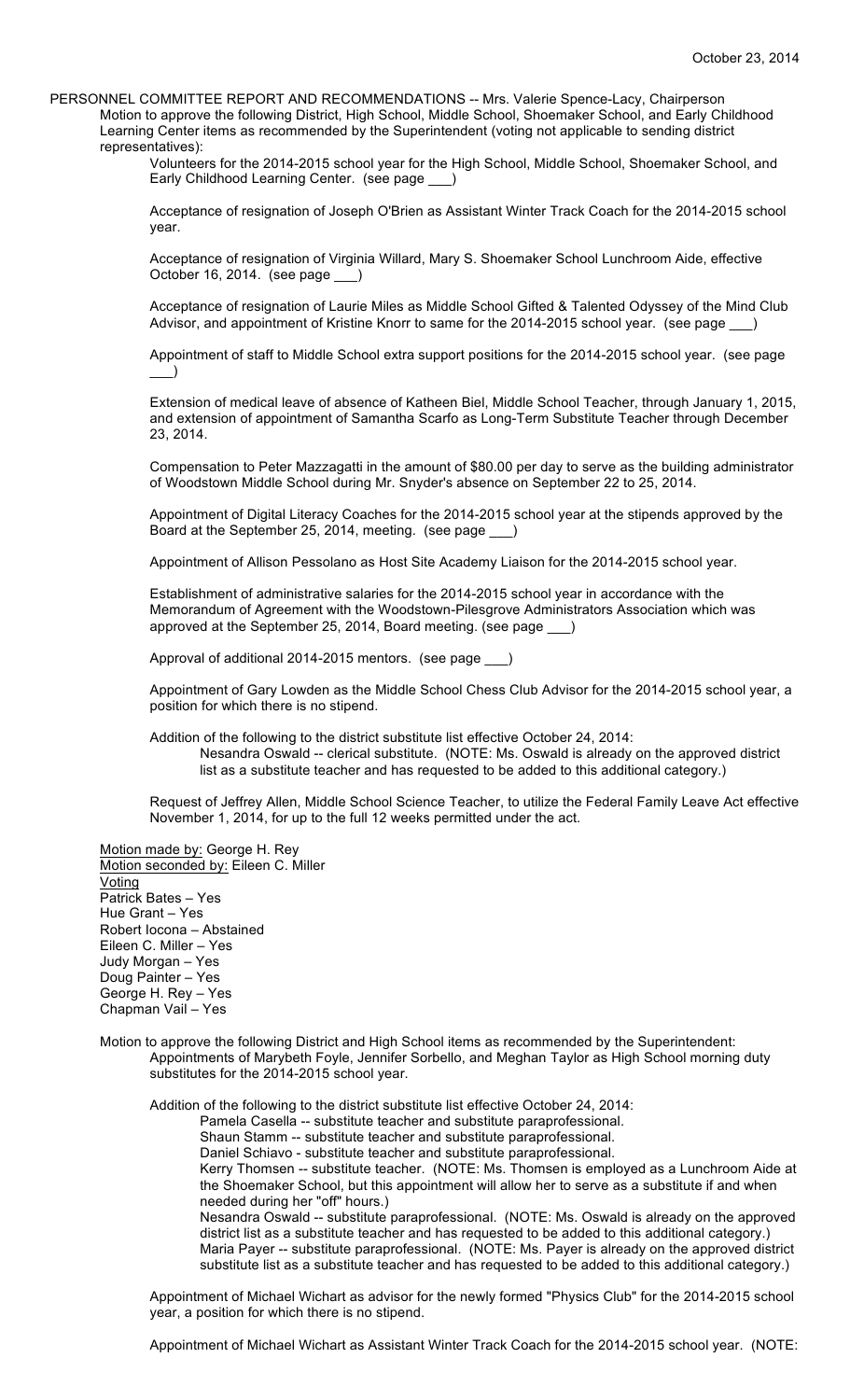Replacement for Joseph O'Brien who was originally appointed but resigned.)

Motion made by: George H. Rey Motion seconded by: Eileen C. Miller **Voting** Patrick Bates – Yes Hue Grant – Yes Robert Iocona – Yes Eileen C. Miller – Yes Judy Morgan – Yes Richard C. Morris – Yes Doug Painter – Yes George H. Rey – Yes Chapman Vail – Yes

Motion to approve the following High School appointment as recommended by the Superintendent: Monica Chisarik as Paraprofessional at Woodstown High School effective October 24, 2014, through June 30, 2015, at Paraprofessional, Step 1 (\$19,239.00), prorated. (NOTE: This is for a student who is returning to the district.)

Motion made by: George H. Rey Motion seconded by: Eileen C. Miller Voting Patrick Bates – Yes Hue Grant – Yes Robert Iocona – Yes Eileen C. Miller – Yes Judy Morgan – Yes Richard C. Morris – Yes Doug Painter – Yes George H. Rey – Yes

Chapman Vail – Yes

# FINANCE/FACILITIES/TRANSPORTATION COMMITTEE REPORT AND RECOMMENDATIONS -- Mr. Doug Painter Motion to approve the following District and School-Level items (voting not applicable to sending district representatives):

Three-Year Comprehensive Maintenance Plan for 2013-2014 through 2015-2016, Form M-1 as contained in the NJQSAC, and attached resolution.

Internet Policy Services and License Agreement effective from the signing of the agreement.

Southern New Jersey Regional Employee Benefits Fund Indemnity and Trust Agreement and attached resolution to renew membership.

St. Matthew's Recreation Center pool usage agreement effective November 15, 2014, through March 1, 2015.

Contract with Y.A.L.E. School Inc. for the attendance of High School student NJSmart #5175884585, in the amount of \$45,554.40 for the 2014-2015 school year.

Donation from J. Ambrogi Food Distributors in the amount of \$1,760.00 to the High School wrestling team.

District Fire/Security Drills for the month of September 2014.

School Bus Emergency Evacuation Drills for the Woodstown High/Middle School, Mary S. Shoemaker School, and the William Roper Early Childhood Learning Center.

Addendum to the multi-contract #TR1, route HM-4 for an additional seven (7) miles per day at \$1.00 per mile for an additional cost of \$7.00 per diem for the 2014-2015 school year.

Woodstown Middle School to apply for the Eagleton State House grant award in the amount of \$350.00 and to accept the award as per the award notice letter.

School budget calendar for the 2015-2016 school year.

Motion made by: Doug Painter Motion seconded by: Hue Grant **Voting** Patrick Bates – Yes Hue Grant – Yes Robert Iocona – Yes Eileen C. Miller – Yes Judy Morgan – Yes Doug Painter – Yes George H. Rey – Yes Chapman Vail – Yes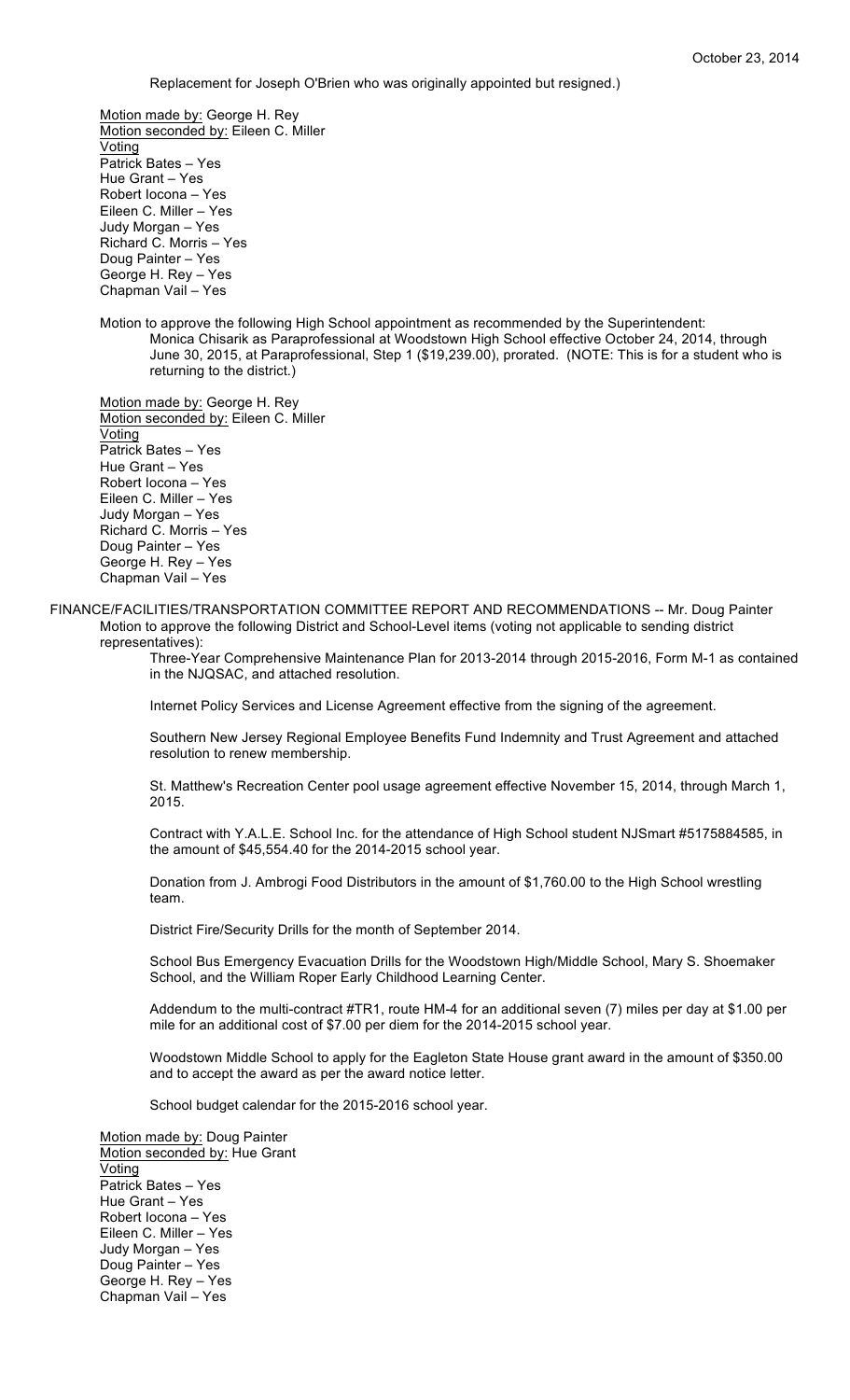# OLD BUSINESS ITEMS – None

NEW BUSINESS ITEMS

Motion to approve the NJQSAC (New Jersey Quality Single Accountability Continuum) Statement of Assurance for School Year 2014-15.

Motion made by: Eileen C. Miller Motion seconded by: George H. Rey **Voting** Patrick Bates – Yes Hue Grant – Yes Robert Iocona – Yes Eileen C. Miller – Yes Judy Morgan – Yes Doug Painter – Yes George H. Rey – Yes Chapman Vail – Yes

## OTHER REPORTS

- President -- Mr. Vail reported on the following:
- Thanked Mr. Coleman and Rizzo for their efforts on the referendum.
- A preliminary letter to the editor was passed out to the Board members concerning the referendum. Mr. Vail asked the Board to critique it prior to forwarding to the newspaper.

Superintendent -- Mr. Thomas A. Coleman, Jr., reported on the following:

• Forrest Eichmann is a former Board member and will be honored for Outstanding Citizen of the Year at Woodstown Borough Hall, 7:00 Tuesday October 26th.

Business Administrator -- Mr. Frank A. Rizzo reported on the following:

• The required Oath Of Office for Board Members is changing to include criminal history wording.

ADMINISTRATIVE REPORTS - Attached to Superintendent's Monthly Report and delivered under separate cover.

## SENDING DISTRICT REPORTS

Alloway Township -- Mr. Richard Morris, reported on the following:

• An exciting referendum presentation was presented to his Board by Mr. Coleman and Rizzo.

Upper Pittsgrove Township -- Mr. Daniel Belisario was not in attendance.

SCHOOL AGE CHILD CARE (SACC) REPORT -- Mrs. Eileen Miller had nothing to report.

DELEGATE REPORT – Mrs. Eileen Miller reported on the following:

• NJSBA convention is next week. All information on the convention can be found on the www.NJSBA.org website.

# FUTURE MEETINGS

- November 11, 2014 -- Policy Committee, 5:30 p.m., district office.
- November 11, 2014 -- Finance/Facilities Committee, 6:30 p.m., district office.
- November 13, 2014 -- Personnel Committee, 5:30 p.m., district office.
- November 13, 2014 -- Ed Programs Committee, 6:30 p.m., district office.
- November 20, 2014 -- Regular Board Meeting, 7:00 p.m., Mary S. Shoemaker School Library.

IMPORTANT DATES

October 28-30, 2014 – NJSBA/NJASA/NJASBO Annual Fall Workshop, Atlantic City. November 4, 2014 – 2014 General Election.

## RECESS INTO EXECUTIVE SESSION

The Open Public Meetings Act allows the Board to enter into executive session for confidential matters (N.J.S.A. 10:4- 12b). Matters discussed in executive session will remain confidential until such time as the need for confidentiality no longer exists.

Motion that the Board of Education enter into executive session, by resolution, to discuss negotiations, a confidential student matter, and personnel. It is expected that the executive session will last approximately 60 minutes. The Board will reconvene in open public session immediately following. Formal action may or may not be taken as a result of the executive session. (9:08 p.m.)

Motion made by: Eileen C. Miller Motion seconded by: Patrick Bates Voting Patrick Bates – Yes Hue Grant – Yes Robert Iocona – Yes Eileen C. Miller – Yes Judy Morgan – Yes Richard C. Morris – Yes Doug Painter – Yes George H. Rey – Yes Chapman Vail – Yes